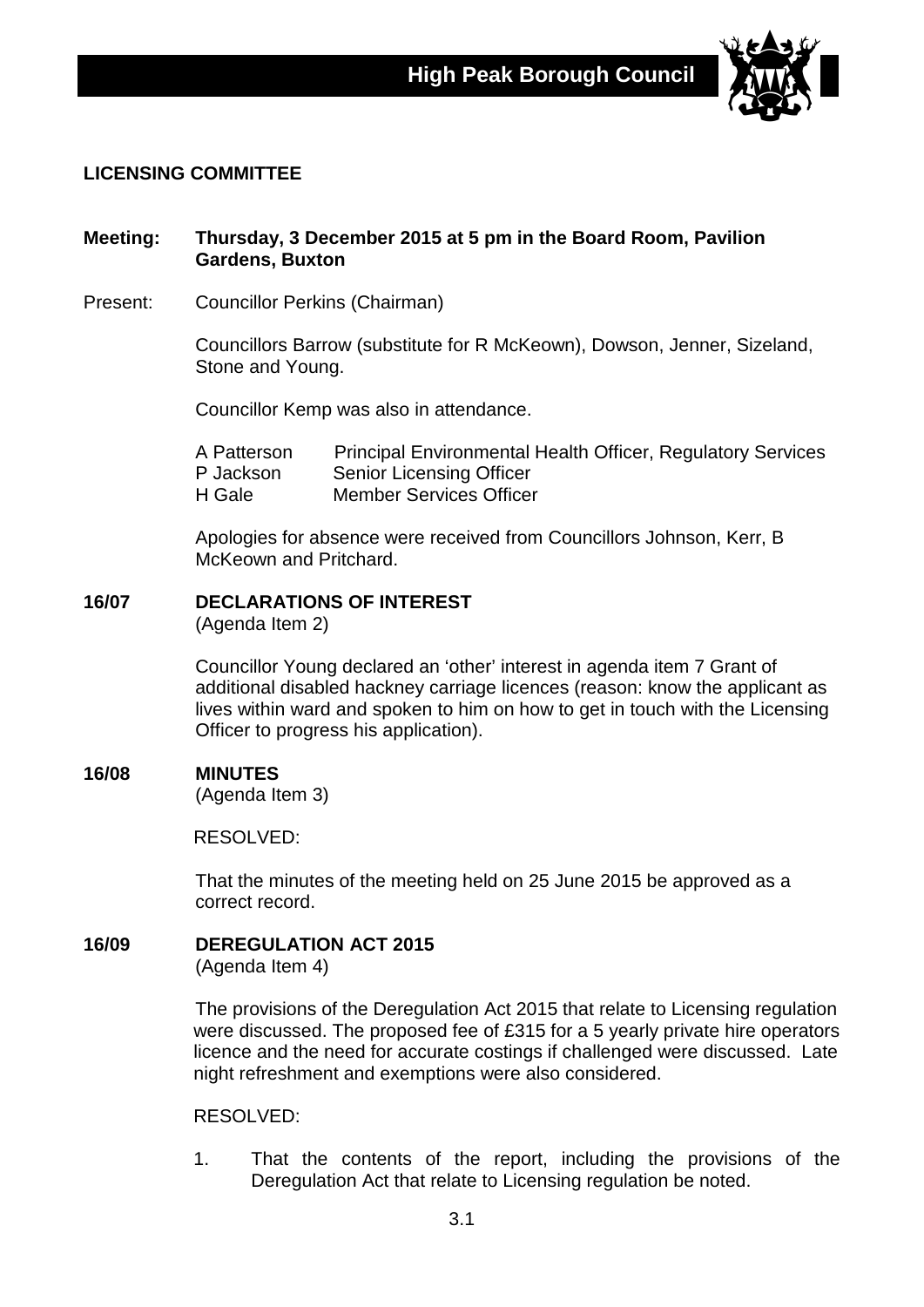

- 2. That Council be recommended to approve the proposed fee for issuing a five year Private Hire Operator licence, detailed in Appendix B to the report, subject to the statutory consultation process.
- 3. That Council be recommended to amend the proposed fee for issuing a five year Private Hire Operator licence as deemed appropriate.

# **16/10 LICENSING ACT 2003 – REVISED STATEMENT OF LICENSING POLICY 2016 – 2021**

(Agenda Item 5)

Consideration was given to ensuring that the requirements of the Licensing Act 2003 are met by the authority and to assist in the efficient and effective discharge of related licensing functions. Revisions as necessary were also discussed.

# RESOLVED:

That Council be recommended to approve the revised Statement of Licensing Policy 2016 – 2021, attached as Appendix A to the report, as the Council's Statement of Licensing Policy 2016 – 2021 in line with the statutory requirements.

# **16/11 GAMBLING ACT 2005 – REVISED STATEMENT OF PRINCIPLES 2016 – 2018**

(Agenda Item 6)

There was a report ensuring that the Council complies with its legal obligations as required by the Gambling Act 2005 and consults and publishes a revised Statement of Principles in respect of the requirement of the Act. Individual discussions would take place with travelling circuses.

# RESOLVED:

That Council be recommended to approve the revised Statement of Principles, attached as Appendix A to the report.

# **16/12 GRANT OF ADDITIONAL DISABLED ACCESS HACKNEY CARRIAGE LICENCES**

(Agenda Item 7)

Discussion took place on the application for a disabled access hackney carriage licence and increasing the disabled/wheelchair accessible licensed vehicles available to the local community within High Peak. Increasing the visible presence and availability of disabled/wheelchair accessible hackney carriage licensed vehicles across the borough and the rise in demand were also discussed.

RESOLVED: